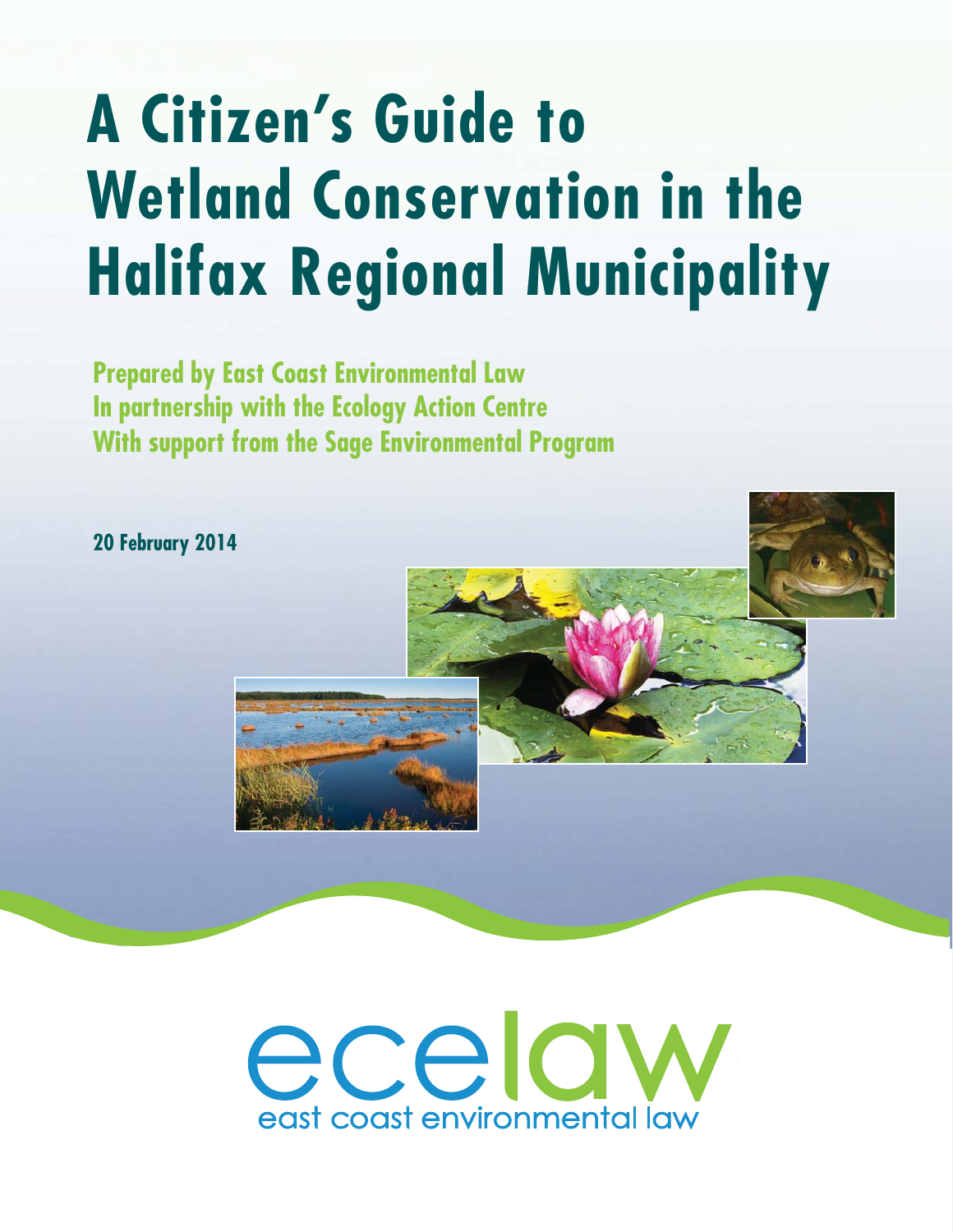## **Citizen's Wetlands Conservation Guide: A Summary**

East Coast Environmental Law produced this guide to provide residents of the Halifax Regional Municipality (HRM) with knowledge about the legal aspects of protecting wetlands that fall within the HRM. The guide covers the roles of both the province and HRM in protecting wetlands, explains the way that wetlands are classified under the applicable statutes, regulations and by-laws, and walks readers through the steps required to determine whether a development on or near a wetland is lawful.

The guide includes information about the Nova Scotia *Environment Act*, *Environmental Impact Assessment Regulation*, Nova Scotia *Wetland Conservation Policy* and HRM land-use by-laws and polices that impact wetland conservation.

### **East Coast Environmental Law**

East Coast Environmental Law (ECELAW) is a non-profit organization with charitable status. Our objective is to provide public interest environmental law assistance for Atlantic Canadians. ECELAW works towards a future where innovative and effective environmental laws and the fair application of those laws provide Atlantic Canadians with a clean, healthy environment that makes a positive contribution to the quality of life of its present and future inhabitants and visitors.

The author of the Guide is Lisa Mitchell, MES, LL.B.

East Coast Environmental Law thanks the following for their assistance with this Guide:

- John Brazner, Wetland Specialist, Nova Scotia Environment
- Mary Ellen Donovan, former solicitor, Halifax Regional Municipality
- John Charles, Real Property Planning, Halifax Regional Municipality
- Jennifer Graham, Ecology Action Centre
- Jocelyne Rankin, Ecology Action Centre
- Jacquelyn Rutherford, Law Student, Schulich School of Law

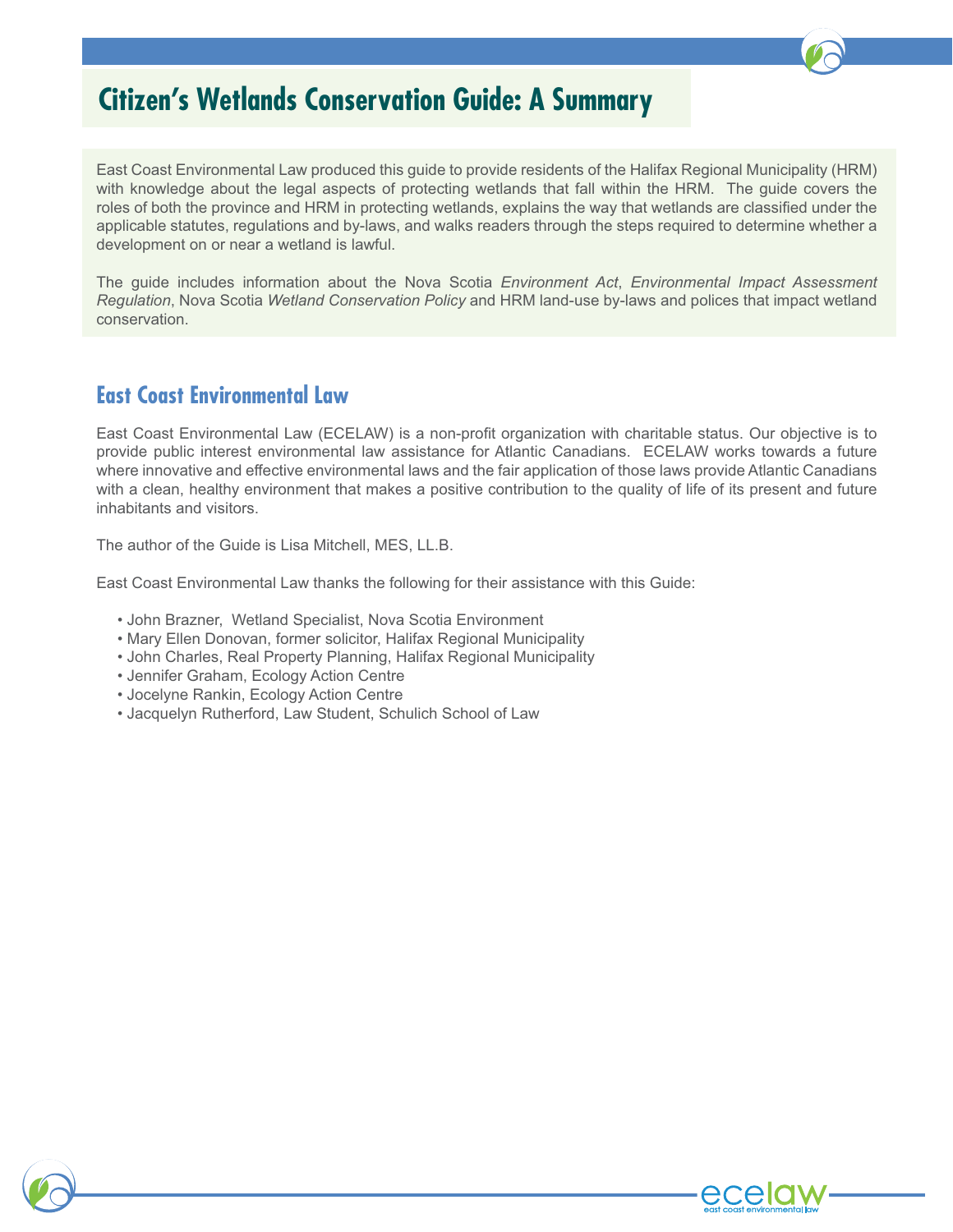# **Table of Contents**

### Part I

### Part II

| 1.0 |  |
|-----|--|
| 2.0 |  |
| 3.0 |  |
| 4.0 |  |
| 4.1 |  |
| 4.2 |  |
| 4.3 |  |
| 5.0 |  |
|     |  |

### Part III

| 2.0 |  |
|-----|--|





east coast environmente

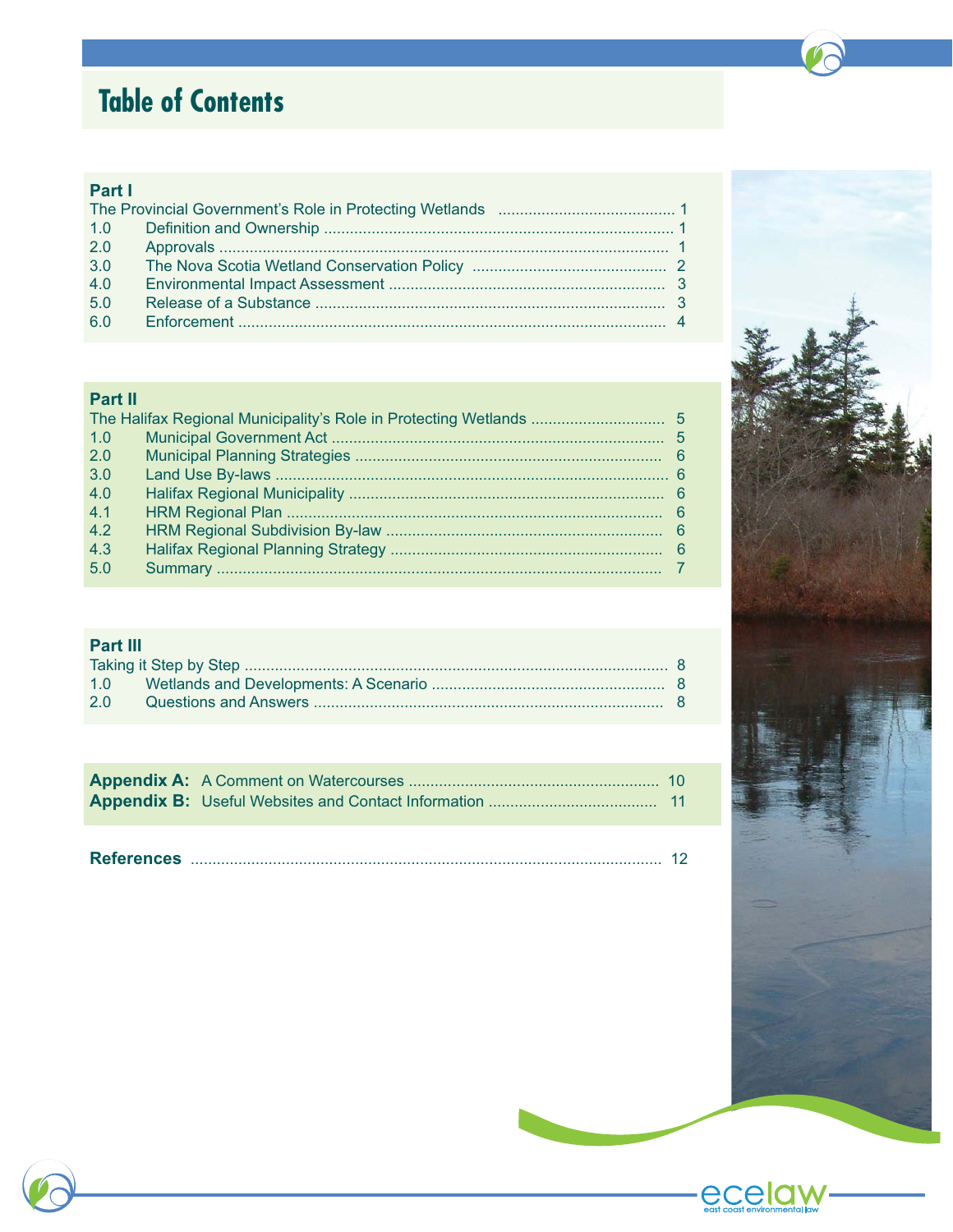### **Part I**



The Government of Nova Scotia is responsible for protecting wetlands within the province. Several provincial government departments play a role in wetland management, but the Department of Natural Resources has the primary responsibility for managing wetlands within the provincial government.<sup>1</sup>

The provincial department of Environment (Nova Scotia Environment) also plays a key role in wetland management and protection. The Nova Scotia *Environment Act* is the only provincial law that includes a definition of 'wetland' and the only law that requires an approval prior to any wetland alteration. The stated goal of the Provincial government is to prevent the net loss of wetland in the province.<sup>2</sup> Approvals to alter a wetland are used to manage and track alterations and to require compensation through rehabilitation and enhancement of other wetlands.

### **1.0 Definitions and Ownership**

Subsection 3(bg) of the *Environment Act* wetland as

… land commonly referred to as a marsh, swamp, fen or bog that either periodically or permanently has a water table at, near or above the land's surface or that is saturated with water, and sustains aquatic processes as indicated by the presence of poorly drained soils, hydrophytic vegetation and biological activities adapted to wet conditions.

Subsection 3(be) of the *Environment Act* watercourse as

… the bed and shore of every river, stream, lake, creek, creek, pond, spring, lagoon or other natural body of water, and the water therein, within the jurisdiction of the Province, whether it contains water or not, and all groundwater.

A wetland is generally the area where the land meets the water and therefore there is some overlap between the definition of a wetland and the definition of a watercourse. For example, any wetland that includes an open body of water will, on the whole, fit both the definition of a wetland and the definition of a watercourse.

The *Environment Act* states that watercourses are owned by the provincial government and cannot be privately owned.3 Wetland areas can be privately owned, but the *Environment Act* gives the Minister of the Environment

the authority to authorize, restrict or prohibit the alteration of wetlands.4

### **2.0 Approvals**

When the *Environment Act* was passed in 1995, wetlands were not defined or specifically addressed by the Act. At that time, the Minister used an open provision of the Activities Designation Regulations to designate the 'infilling or alteration of wetlands' as an activity requiring an Approval.

Paragraph 29(1)(b) of the Activities Designation Regulations gave the Minister the authority to require an Approval for:

Any other activity or class of activity which the Minister believes on reasonable and probable grounds causes or will cause a significant adverse effect because of any one or more of the following circumstances:

(b) the sensitivity of the site where the proposed activity is to be located;<sup>5</sup>

The details of the Approval requirement were in a formal written document entitled the *Nova Scotia Department of Environment Wetlands Directive*.

The *Wetlands Directive* stated:

The infilling or alteration of wetlands is designated as an activity under Section  $29(1)(b)$  (sensitivity of the site where the proposed activity is to be located) of the *Activities Designation Regulations* which requires an Approval under the Act.<sup>6</sup>

The *Wetlands Directive* and an evaluation process to be used when making an Approval decision on a proposed wetland alteration. Any person seeking to infill or alter a wetland in Nova Scotia was required to obtain an Approval. The *Wetlands Directive* stated that an Approval was not required to alter lands that were being used for agricultural or storm water drainage.

Amendments to the *Environment Act* and Regulations in 2006 and 2007 added a definition of wetland to the Act and added the phrase 'alteration<sup>7</sup> of a wetland' to the list of designated activities requiring an Approval in the *Activities*  Designation Regulations.<sup>8</sup> These amendments formalized the Approval requirements in the 1995 Wetlands Directive.

Section 50 of the *Environment Act* prohibits any person from commencing or continuing any activity designated



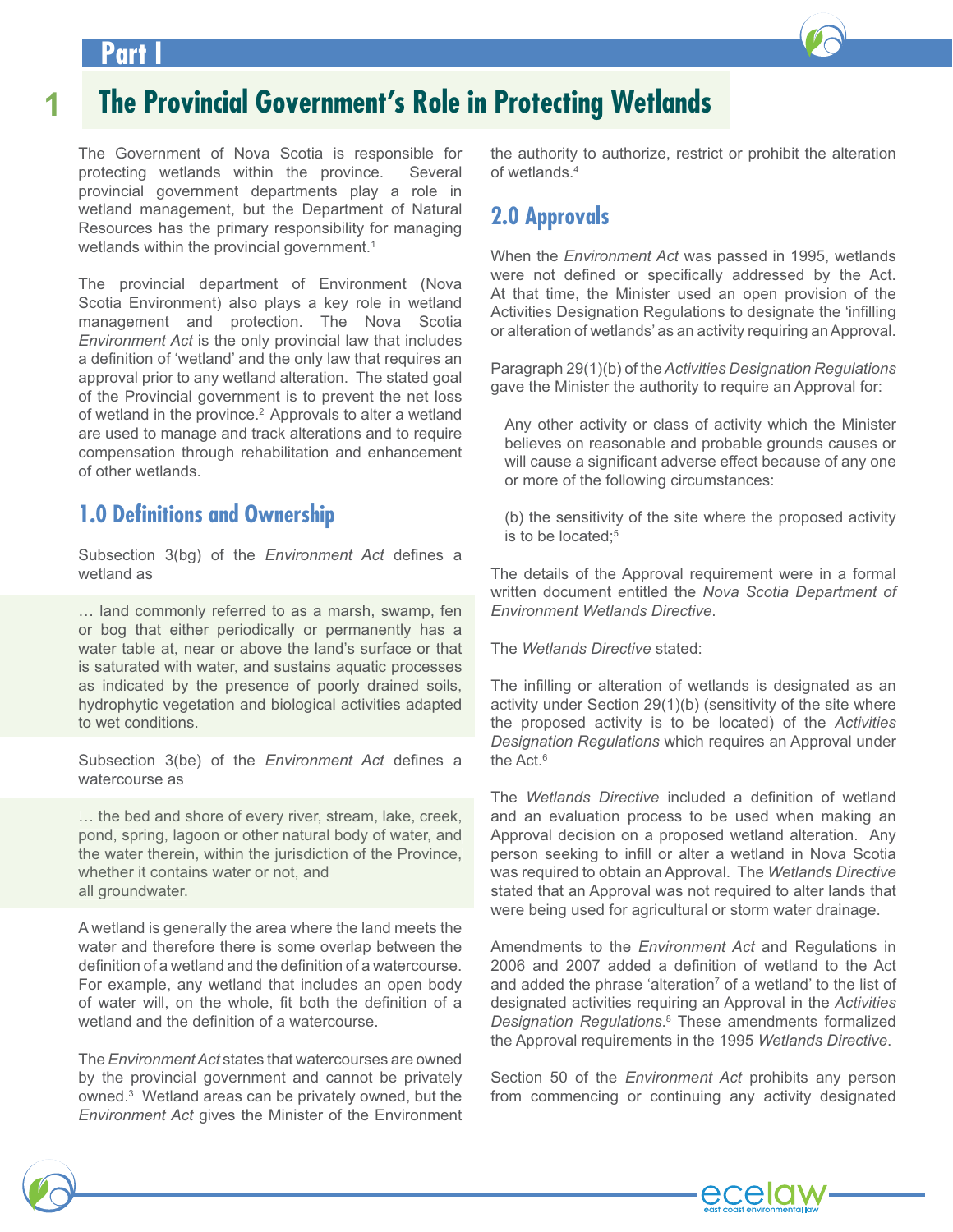by the regulation as requiring an Approval unless that person holds the appropriate Approval. This means that the law requires any person who seeks to 'alter' a wetland any where in Nova Scotia to complete an Approval application form and submit it to Nova Scotia Environment (NSE).

**2**

The *Environment Act* the term 'alteration.' NSE does provide a guidance document entitled, *So You Need to Alter a Wetland*, which specifically identifies infilling, draining, flooding and excavating in a wetland as an 'alteration.'<sup>9</sup>

It is possible to draw on other examples to assist in defining the term alteration. For example, the US Army Corps of Engineers Wetlands Delineation Manual, which is used by wetland delineators in Nova Scotia, includes examples of human alterations that may affect wetlands, such as draining, ditching, levees, deposition of fill, irrigation, and impoundments.<sup>10</sup>

It is important to recognize that the *Environment Act* does not require wetlands to be protected. Rather, it prohibits the alteration of a wetland without an Approval. The proponent (person seeking to alter the wetland) must complete the wetland alteration application form in accordance with the Approvals Procedure Regulations and any other requirements set out by the Minister. The decision to issue the Approval, or not, lies with the Minister, who has broad discretion in making that decision. Where there is a valid Approval in place and the holder of the Approval is complying with the terms and conditions of the Approval, an alteration may legally occur. Failing to comply with the terms and conditions of an Approval is a violation of the *Environment Act* and this may lead to an enforcement action under the Act.<sup>11</sup>

Section 10 of the *Environment Act* requires the Minister to make certain documents and information available to the public through an environmental registry. Approvals are included on the list of items contained in the registry.

In practice, regional Nova Scotia Environment (NSE) staff, in consultation with the NSE Wetland Specialist, issue Wetland Alteration Approvals and set the terms and conditions for the Approvals. Terms and conditions found in a Wetland Alteration Approval generally include a requirement for the proponent to submit a compensation proposal for the altered wetland. Compensation may be in the form of wetland restoration, creation, enhancement, or research. Compensation plans are formalized in a Letter of Understanding between a wetland restoration professional and the applicant.

### **3.0 The Nova Scotia Wetland Conservation Policy**

In 2011, NSE released the Nova Scotia Wetland Conservation Policy ('Policy'). The stated goal of the Policy is to prevent the net loss of wetland in Nova Scotia through wetland conservation practices that integrate the need for wetland protection with the need for sustainable economic development, now and in the future.<sup>12</sup> The combination of the 2007 amendments to the *Environment Act* and the creation of the 2011 Policy made the 1995 Wetland Directive redundant.

The role of a policy is to provide guidance; policy documents are not subject to the rigours of the legislative process and therefore cannot amend the provisions of the *Environment*  Act or its Regulations.

The 'Scope and Application' of the Nova Scotia Wetland *Conservation Policy* states that the following activities are made exempt from the Approval process.

An Approval is not required for altering:

- wetlands on federal lands (these are managed under the Federal Policy on Wetland Conservation);
- wetlands less than 100 m2 in total area;
- wetlands constructed specifically for wastewater or stormwater treatment;
- wetlands created by humans on upland habitats not for the purpose of fulfilling compensation requirements under Wetland Alteration Approvals (e.g. excavated ponds);
- 9 wetlands designated as "Marshlands" under the *Agricultural Marshland Conservation Act*;
- wetlands within agricultural drainage ditches;
- wetlands that develop as the unintended result of urban, commercial, industrial or agricultural construction projects completed less than 20 years before the current calendar year. $13$

The Policy further states that an Approval is not required for:

- linear developments that are less than 10 m wide and less than 600 m2 in total area (such as forest access roads, secondary roads, and driveways) through shrub or wooded swamps that are not classified as "Wetlands of Special Significance";
- periodic or emergency maintenance for public safety or protection of adjacent properties and infrastructure in wetlands that develop within the medians or drainage ditches of transportation corridors or those within the footprint of existing utility corridors or

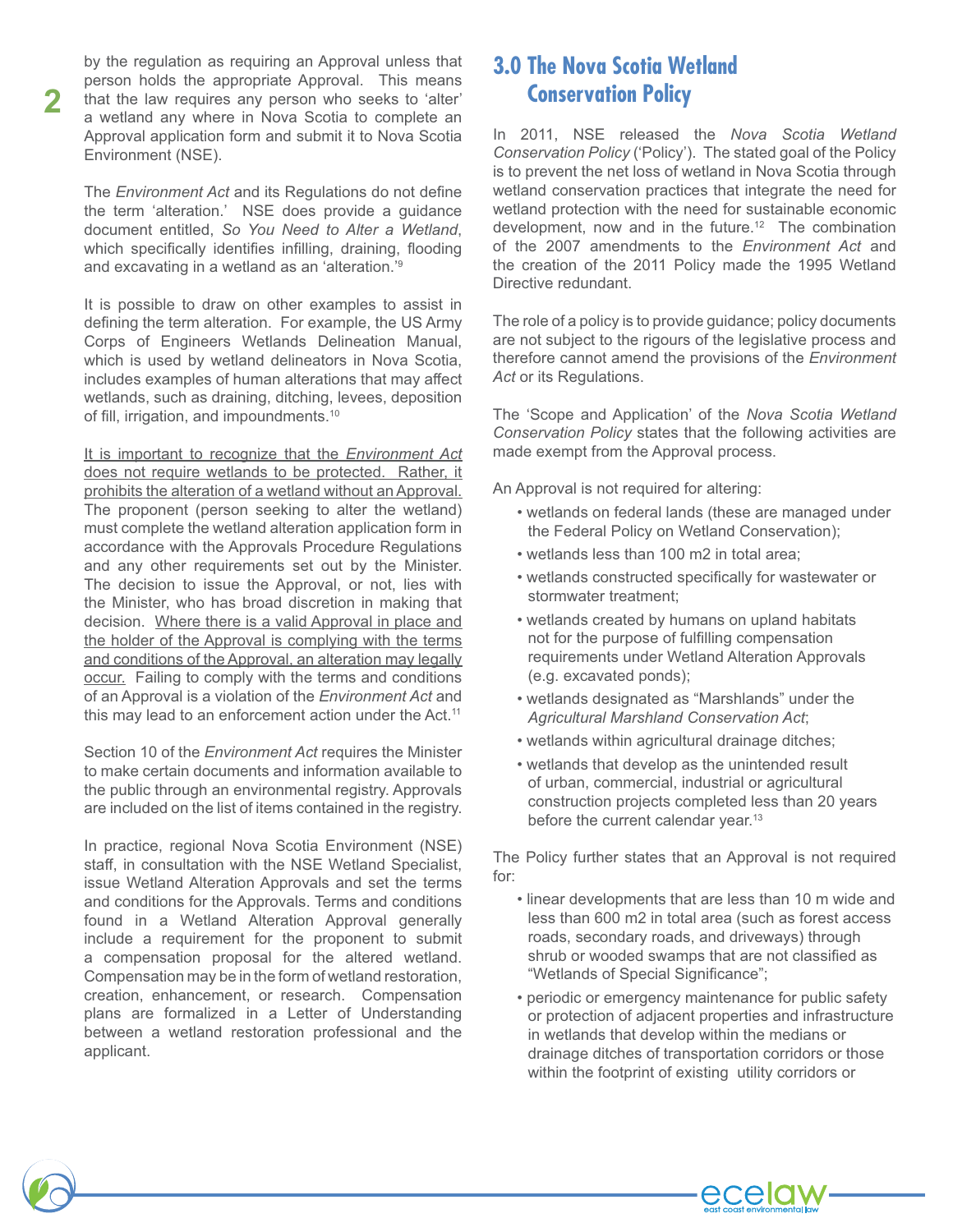electrical generation, transmission and distribution infrastructure;

• harvesting trees or mowing agricultural fields in a wetland (best management practices should always be used to minimize damage).<sup>14</sup>

At present, the Minister of Environment does not require a wetland alteration application for any of the activities described above and NSE inspectors will not take enforcement actions against parties who are complying with the Policy. The implication of this is that an Approval is not required to engage in any of the wetland alteration activities described above.

The application of the *Wetland Conservation Policy*  appears to narrow the requirements of the *Environment Act* and the *Activities Designation Regulations* by limiting the activities requiring an Approval. The Act itself applies to every wetland in the province as long as it meets the definition found in section 3 of the Act. The Wetland *Conservation Policy* informs the public on how the provincial government will enforce the legal requirement.

The *Wetland Conservation Policy* also informs the public that the Minister will not issue an Approval to alter a 'Wetland of Special Significance' (WSS).

The Policy defines "wetlands of special significance" as

Areas of bog, fen, marsh, swamp, etc., that play particularly important roles in providing ecosystem services or functions (e.g. supporting rare or migratory species, protecting drinking water supplies, maintaining watershed health). $15$ 

Salt marshes, protected water areas and wetlands that support at-risk species are specifically identified as WSS. The Policy states that the government will not approve alterations to any WSS or alterations that pose a substantial risk to a WSS, unless the alteration will maintain, restore or enhance a WSS. The Minister has the discretion to allow an alteration if it is deemed to provide a necessary public function.<sup>16</sup> Wetlands of Special Significance are not defined or referenced in the Environment Act or the Regulations.

Nova Scotia Environment has produced several factsheets on wetlands that touch on topics including the ecological importance of wetlands, the rules and regulations pertaining to wetlands, farming and forestry near wetlands, and development near wetlands. The fact sheets are available at www.novascotia.ca/nse/wetland/fact-sheets.asp.

### **4.0 Environmental Impact Assessment**

Environmental impact assessment is a process by which the environmental effects of an undertaking are predicted and evaluated and a decision is made on the acceptability of the undertaking.<sup>18</sup>

Section 32 of the *Environment Act* prohibits any person from commencing work on an undertaking until the Minister has notified the proponent in writing that the undertaking is approved.<sup>19</sup> The process to obtain this Approval includes an environmental impact assessment detailed in the *Environment Act* and the *Environmental Assessment Regulations* (EA Regulations). Similar to the Activities Designation Regulations, described above, the EA Regulations include a list of undertakings that must undergo an environmental impact assessment. An undertaking that disrupts a total of 2 hectares or more of any wetland is included on this list. It should be noted that 'disrupt' is not defined in the Environment Act or the EA Regulations.

Practically speaking, this means that any person seeking to undertake an activity, project, enterprise, structure or work that will disrupt 2 ha or more of any wetland in Nova Scotia must complete the environmental impact assessment process. Nova Scotia Environment has indicated that the exemptions created in the *Wetland Conservation Policy* also apply to the EA Regulations.<sup>20</sup> For example, the Minister would not require an environmental impact assessment for the harvesting of trees or mowing of agricultural fields in a wetland 2 ha or more because those activities are exempt from approval requirements by the *Wetland Conservation Policy.*

### **5.0 Release of a Substance**

Section 67 of the *Environment Act* prohibits any person from releasing or permitting the release into the environment of a substance in an amount, concentration or level or at a rate of release that causes or may cause an adverse effect, unless authorized by an Approval or the regulations. $21$ 

Section 67 applies to the release of a substance into any part of the environment, including a wetland. *The Environment*  Act includes a very broad definition of substance. The definition of release in the Act is also broad and includes to spill, discharge, dispose of, spray, inject, inoculate, abandon, deposit, leak, seep, pour, emit, empty, throw, dump, place, drain, pump or exhaust.

Any person who is found to be releasing a substance into a wetland where that substance may cause an adverse effect, such as impairment or damage to the wetland, can have an enforcement action taken against them under the Act. For example, enforcement actions have been taken for the 'release' of sand and gravel into a wetland where an individual attempted to construct a driveway across a wetland.



**3**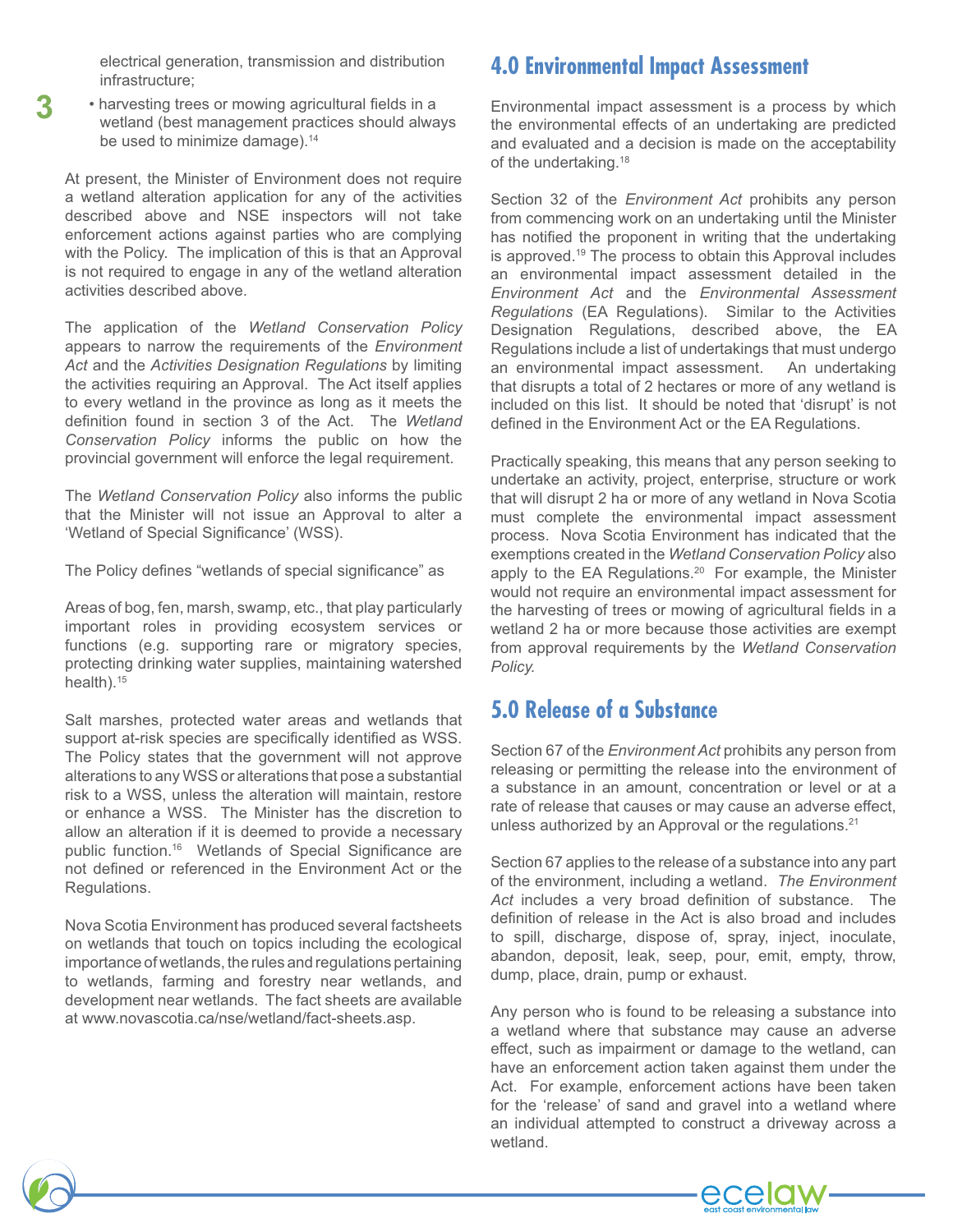### **6.0 Enforcement**

**4**

Part XII of the *Environment Act* is dedicated to inspections and investigations. NSE inspectors are given broad authority to enter and inspect any place that has an Approval or any place that the inspector has reasonable grounds to believe contains documents that relate to an activity that is the subject of an Approval.

In other words, inspectors have the authority to inspect any area where a wetland alteration is taking place, whether there is an Approval in place or not. Once on the site an inspector may issue a Directive or, in situations where time is of the essence and an irreparable adverse effect may occur, the Minister may issue an order to stop the activity.

NSE has approximately 60 inspectors in regional offices across the province. It is impossible for the inspectors to be aware of every wetland and every possible alteration that takes place. NSE inspectors become aware of an alteration through the Approval application process or when a citizen contacts NSE to complain or bring a suspected alteration to the attention of the inspection staff.

Any person can contact the NSE regional office in her or his area to report a suspected violation of the *Environment Act,* including an unapproved wetland alteration. A more official complaint process exists under section 115 of the *Environment Act*. This provision enables any person who believes an offence under the *Environment Act* has been committed to apply to the NSE to have an investigation of the alleged offence conducted. An NSE administrator is required to report to the complainant within 90 days.<sup>22</sup>

If a person proceeds without obtaining an Approval, he or she may be charged with an offence under the *Environment Act* less than \$1,000 and not more than \$1 million.





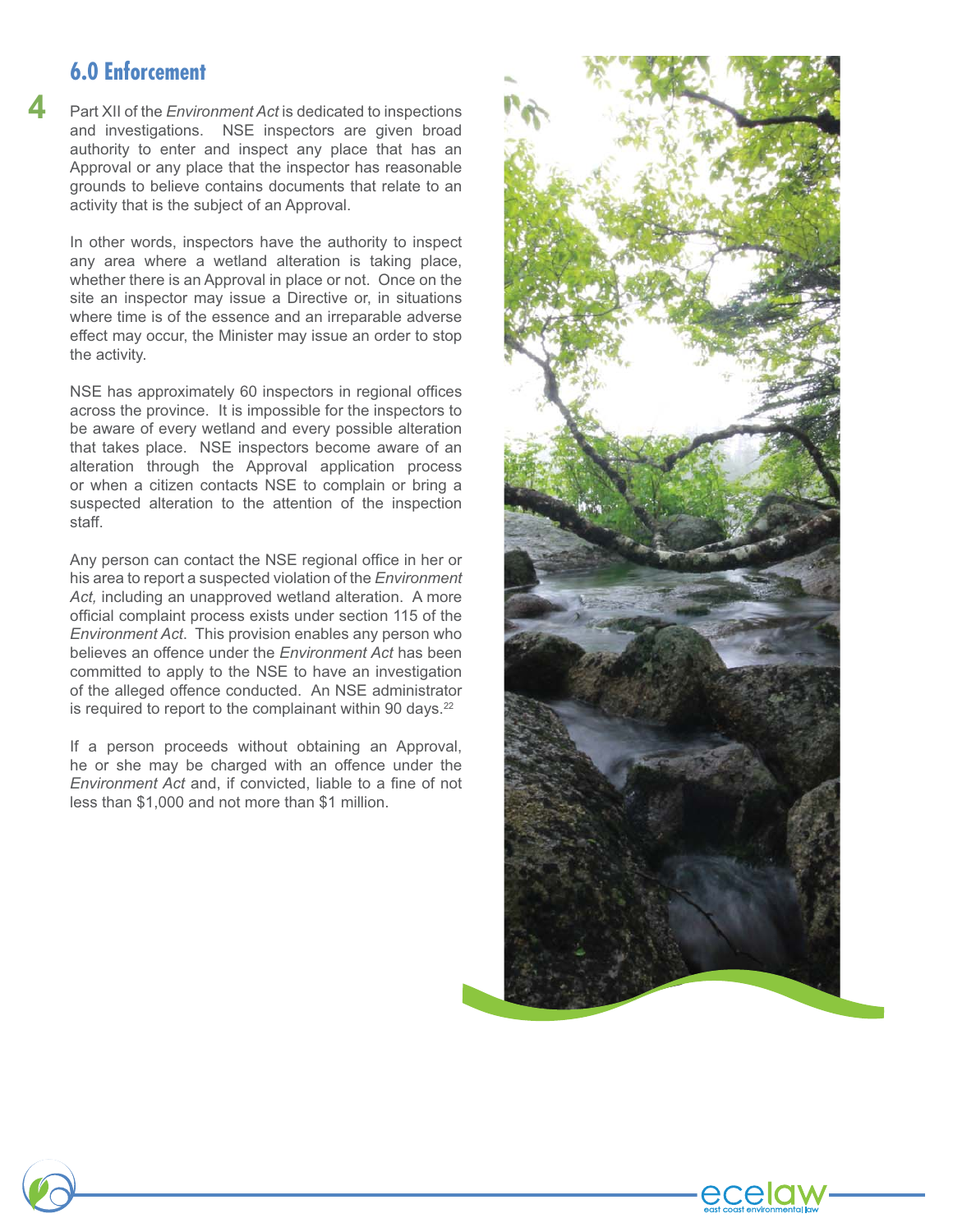### **Par**

# **5 The Halifax Regional Municipality's Role in the Protecting Wetlands**

### **1.0 Municipal Government Act**

Municipalities are given powers by the province through provincial legislation to create by-laws that regulate activities within the municipality. In Nova Scotia, it is the provincial *Municipal Government Act* (MGA) that provides this authority. The MGA does not specifically mention wetlands; however it does reference 'swamps and marshes'.

The MGA defines the term 'watercourse' as a lake, river, stream, ocean or other body of water.<sup>23</sup> As described in Part I of the Guide, there may be overlap between the definition of a wetland and the definition of a watercourse. For example, any wetland that includes an open body of water will, on the whole, fit both the definition of a wetland and the definition of a watercourse.

### **2.0 Municipal Planning Strategies**

Section 212 of the MGA provides municipalities with the power to develop Municipal Planning Strategies (MPS). The purpose of the MPS is to guide development and management of the municipality. The MPS is a policy document; it does not create law.

Section 214 of the MGA states that the MPS may include statements of policy in a number of areas including the identification, protection, use and development of lands subject to flooding, steep slopes, lands susceptible to subsidence, erosion or other geological hazards, swamps, marshes or other environmentally sensitive areas.

As an example, the Halifax Regional Municipality used this provision of the MGA to include policy statements in the 2006 HRM Regional Municipality Planning Strategy to protect wetlands, watercourses and other environmentally sensitive areas.

### **3.0 Land Use By-laws**

If a municipal council adopts an MPS that contains policies about regulating land use or development, council is required by section 219 of the MGA to adopt a land-use by-law to carry out the intent of the MPS.

The MGA provides detailed guidance on the contents of a land-use by-law. Paragraph  $220(5)(p)$  states that a land-use by-law can regulate or prohibit development within a specified distance of a watercourse. Paragraph

 $220(5)(p)$  states that a land-use by-law  $can$  prohibit development on land that is low-lying, marshy, or unstable.

Municipal by-laws are subordinate to provincial laws. However, a by-law that is more stringent than a provincial law may be enforceable as long as it does not conflict with the provincial law. The provincial government has the power to amend the Municipal Government Act, through the appropriate legislative process, and through those amendments add or remove powers provided to municipal councils.

### **4.0 Halifax Regional Municipality**

#### **4.1 HRM Regional Plan**

The Halifax Regional Municipality (HRM) Regional Plan ('Regional Plan') is intended to provide guidance for future development in HRM.24 As part of the mandate of the Regional Plan to be responsive to emerging challenges and opportunities, it is currently undergoing a five-year review. The amended Plan was discussed at meetings of the Committee of the Whole on December 3rd and 10th, 2013.

Chapter 2 of the Regional Plan is dedicated to the natural environment and includes a section on water resources, with an outline of policies to protect water supplies, wetlands, and riparian buffer zones. Section 2.2.2 of the Plan speaks to the importance of wetlands in maintaining the quality and quantity of groundwater, and proper water cycling in the ecosystem (by filtering sediment, contaminants and excessive nutrients from water moving through the wetland). The Plan also recognizes the moderating effect of wetlands on floods, the habitat wetlands provide for fish and wildlife. The HRM intends, through the implementation of the Regional Plan, to prohibit the development of wetlands "until such time as they are made suitable for development". Unfortunately, the Plan does not explain what is meant by this last statement.

The Regional Plan's policy on wetlands (E-9) reads as follows:

HRM shall, through the applicable land use by-law, establish a Wetlands Schedule to be used as a reference in determining the presence of wetlands 2000  $m<sup>2</sup>$  or greater in area. On all applications for development approval, the by-law shall require the proponent to verify the existence and extent of any wetland shown on the the schedule. The by-law shall prohibit development within any such wetland.<sup>25</sup>

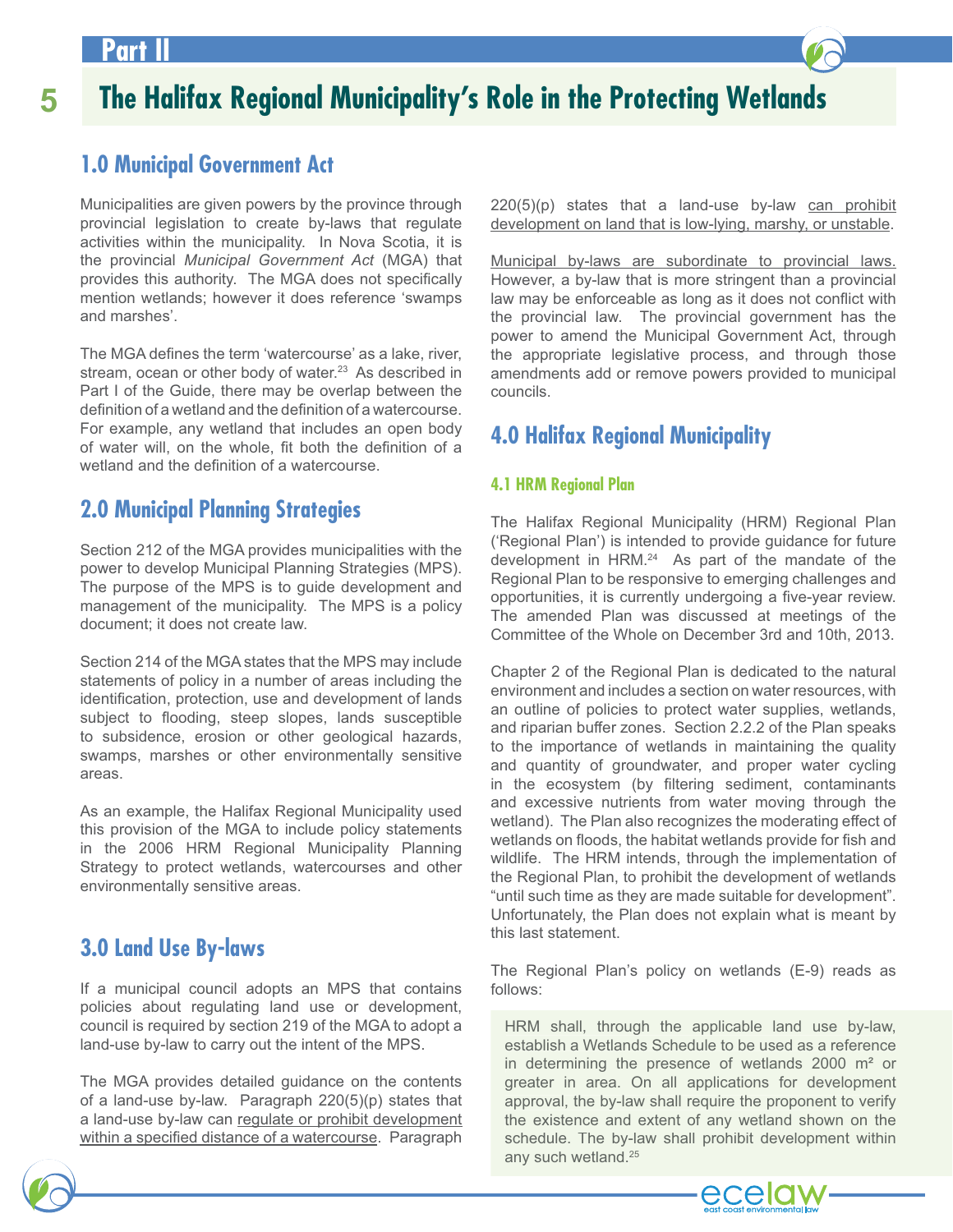The Regional Plan also addresses the importance of leaving natural vegetation along watercourses to provide for minimal wildlife habitat requirements, and to regulate the temperature of streams, reduce flooding impacts, control erosion and add scenic value to the HRM. The Planning Strategy recommends following the watercourse buffer widths as described by the Department of Natural Resources (which are included in Appendix A, section 1 below).

**6**

The Regional Plan's policy on watercourse buffers, E-10, is as follows:

HRM shall, through the applicable land use by-law, require the retention of a minimum 20 metre wide riparian buffer along all watercourses throughout HRM to protect the chemical, physical and biological functions of marine and freshwater resources. The by-law shall generally prohibit all development within the riparian buffer but provisions shall be made to permit board walks, walkways and trails of limited width, fences, public road crossings, driveway crossings, wastewater, storm and water infrastructure, marine dependent uses, fisheries uses, boat ramps, wharfs, small-scale accessory buildings or structures and attached decks, conservation uses, parks on public lands and historical sites and monuments within the buffer. In addition, no alteration of land levels or the removal of vegetation in relation to development will be permitted.26

#### **4.2 HRM Regional Subdivision By-law**

The HRM Regional Subdivision By-law ('RS Bylaw') is part of the HRM Regional Plan. The RS By-law requires all subdivision applications (preliminary, concept, tentative and final) to document the approximate location of any watercourse or wetland within or adjacent to the area proposed to be subdivided. It should be noted that the RS By-law does not limit the identification of wetlands to only those found on the Wetlands Schedule (2000 m2 or greater).

The General Requirements set out in the RS By-law recognize that the By-law does not exempt any person from compliance with any provincial statute or regulations, including any requirement to obtain an approval, license, permission or permit.

For example, sections 132, 146 and 155 clearly state that Nova Scotia Environment may refuse approval of a subdivision plan where the plan is clearly contrary to a provincial statute or regulation.

#### **4.3 Halifax Municipal Planning Strategy**

HRM has 20 Municipal Planning Strategies and associated Land Use By-laws. To provide an example of an MPS and Land Use By-law this Guide will use the documents developed specifically for Mainland Halifax.

#### **Halifax Mainland MPS**

The Halifax Mainland MPS does not define the term 'wetland', but refers to wetlands on three occasions. In Section X on Mainland South, the MPS requires a landscape plan to be submitted as part of the approval process and notes that wetlands are to be preserved whenever possible. $27$  Also in Section X, under the heading Environment, the MPS requires the creation of environmental sensitivity mapping which will identify 'wetlands and streams' among other natural features. Finally, in Section XV on Bedford West under the heading Environmental Protection Policy BW-10 states that features of environmental significance, including wetlands, shall be delineated as areas of non-disturbances under development agreements.

#### **Land Use By-law for Halifax Mainland**

The Land Use By-law for Halifax Mainland ('HM By-law') defines 'wetland areas' as those areas of land shown on ZM-23 - Wetlands Map attached to the By-law.<sup>28</sup>



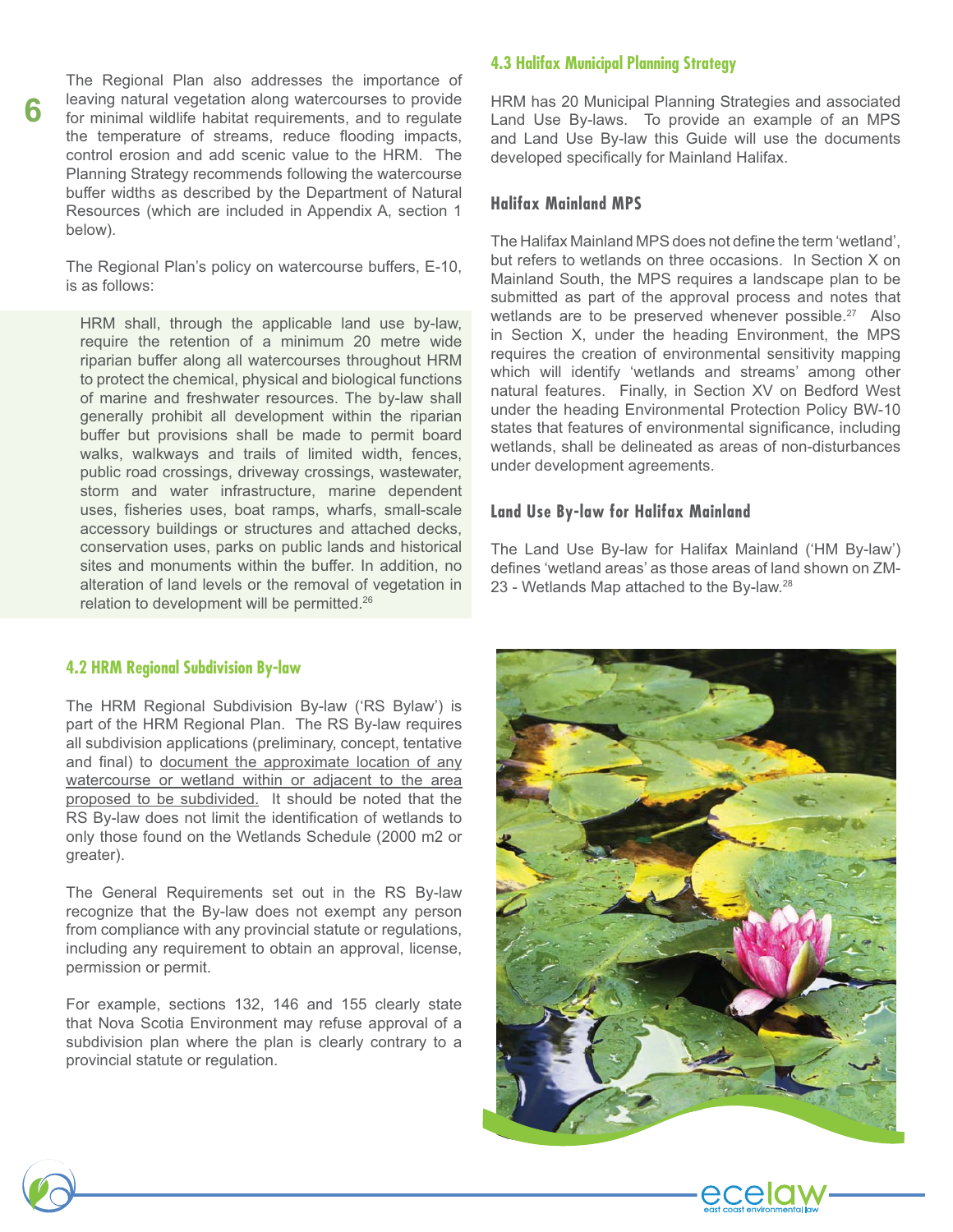Item 14T of the HM By-law's General Conditions require every application for a development permit to be accompanied by plans, drawn to an appropriate scale, showing the location of all wetlands identified on ZM [zoning map]-23 attached to the by-law. Wetlands located within the lot to be developed and adjacent to the lot must be identified. The HM By-law prohibits development of any kind within any of the identified wetlands. This is limited to the wetlands found on the referenced zoning map (2000 m2 or greater).

The elements of the By-law carry out policy E-9 of the Halifax Regional Municipality Regional Plan, as described above.

### **5.0 Summary**

**7**

Individuals residing in the HRM seeking to alter a wetland must meet the following requirements:

- **1** Identify the nature and size of the wetland:
	- a) If the wetland is a 'wetland of special significance' NSE will not likely issue an Approval and the wetland cannot be altered regardless of any municipal planning strategy or by-law that is in place.

2 If the wetland is 2 hectares or greater, the proponent must have completed an environmental impact assessment before altering the wetland, regardless of any municipal planning strategy or by-law that is in place. There are a few specific circumstances where an EIA may not be required; all of these are listed in the NS Wetland Conservation Policy.

3 If the wetland is equal to or greater than 100 m2, the proponent must have an Approval from NSE before altering the wetland, regardless of any municipal planning strategy or by-law that is in place. There are a few specific circumstances where an Approval is not required; all of these are listed in the *NS Wetland Conservation Policy*.

**4** All areas within HRM that have land-use by-laws in place have a Wetland Schedule that identifies wetlands in the area that are greater than 2000 m2. Proponents seeking application for development permits in HRM must verify the existence of all wetlands in the area proposed for development before receiving a development permit.

**5** Within HRM, where a land use by-law is in place, development in a wetland greater than 2000 m2 may be prohibited. HRM has stated their intent to prohibit developments on wetlands until such



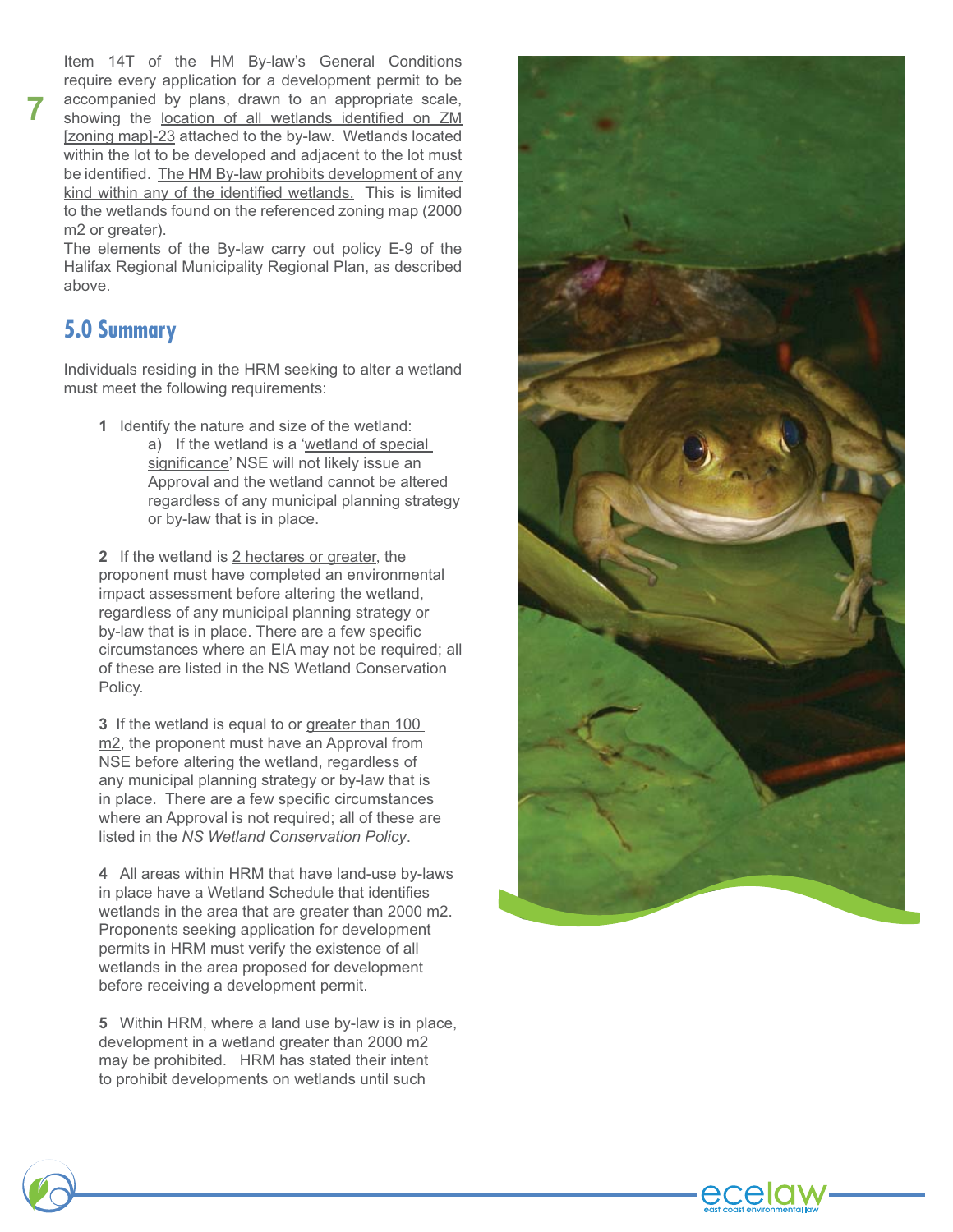### **1.0 Wetlands and Developments: A Scenario**

You live in HRM in a subdivision that is expanding. You look out your back door one day to see a bulldozer preparing to fill in a marshy area behind your house, which you believe is a wetland.

- **1** The legal definition of a wetland is broad and the Minister of Environment has the legal responsibility to manage wetland alterations.
- 2 If possible, estimate the size of the wetland area because the level of protection of a wetland is dependent on its area.
- **3** Contact Nova Scotia Environment. (902) 424-2547 or 1-800-565-1633. Ask to speak with an inspector.
	- a) Inform the inspector of the activity and location.
	- b) Explain that you believe there is a wetland alteration taking place or about to take place.
	- c)Ask the inspector for a copy of the Wetland Alteration Approval for this location.
- 4 Document the communication.
- **5** Take photos of the activity if possible.
- 6 If you are comfortable communicating with the landowner or person in charge of the activity you may ask to see the Wetland Alteration Approval issued under the *Nova Scotia Environment Act*.
- **7** If the wetland is less than 100 m2 and is not a Wetland of Special Significance, alteration of the wetland will not require an approval from NSE.
- 8 If the wetland is between 100 m2 and 2000 m2, its alteration requires an Approval from NSE unless the wetland meets one of the exceptions found in the Wetland Conservation Policy (i.e. the wetland is located on property owned by the federal government).
- **9** If the wetland is greater than 2000 m2 (i.e. would be found on the HRM Wetlands Schedule) and the proponent has an Approval from NSE, you may wish to contact the HRM Development Officer.

You may decide to end your inquiry at that point. If you are not satisfied with the action taken by NSE or the landowner you may wish to initiate a formal inquiry. Section 115 of the *Environment Act* requires the Minister to respond to a formal inquiry. If you require assistance preparing a section 115 inquiry please contact ECELAW at  $(902)$  489-7997 or visit our website at http://www. ecelaw.ca/our-services/inquiries.html.

### **2.0 Questions and Answers:**

**2.1 If the proponent has permission from HRM to alter the wetland, is the proponent still required to have an Approval from NSE?**

*Yes. The only circumstance where an Approval is not required is if the wetland alteration fits one of the exceptions* identified in the Nova Scotia Wetland Conservation Policy.

#### **2.2 What if it is a Wetland of Special Significance?**

The phrase 'wetlands of special significance' is not *mentioned in the Environment Act or Regulations; however, the phrase is used in the Nova Scotia Wetland*  Conservation Policy. The Policy identifies a goal of no loss in Wetlands of Special Significance (WSS). The Policy *lists several WSS including salt marshes and designated protected water areas.29* 

Some of the Approval exemptions listed in the Policy do not apply to WSS. For example, an Approval is required *to alter a wetland less than 100 m2 if it is a WSS, and an Approval is required for a linear development of less than 10 metres wide and less than 600 m2 if it is in a WSS.*

*If you have reason to believe that the alteration involves a*  wetland of special significance, contact NSE.

#### **2.3 What if the wetland is 2000 square metres or more?**

*If the wetland is 2000 m2 or greater, HRM land-use bylaws may prohibit development in the wetland. This means that HRM will not issue a building permit. Nevertheless, HRM will usually not refuse a building permit as long as the terms and conditions of an NSE Wetland Alteration Approval can be met.*

#### **2.4 What if the wetland is connected to other wetlands?**

The definition of wetland in the Environment Act does not *contemplate connected wetlands. However, the Wetland*  Conservation Policy specifically addresses the 'wetland complex' as a series of wetlands connected by obvious water flows. The Policy indicates that where wetlands are connected in this way the overall size of the complex, rather *than the individual wetland, will be used to determine if the*  policy applies. For example, an Approval from NSE would

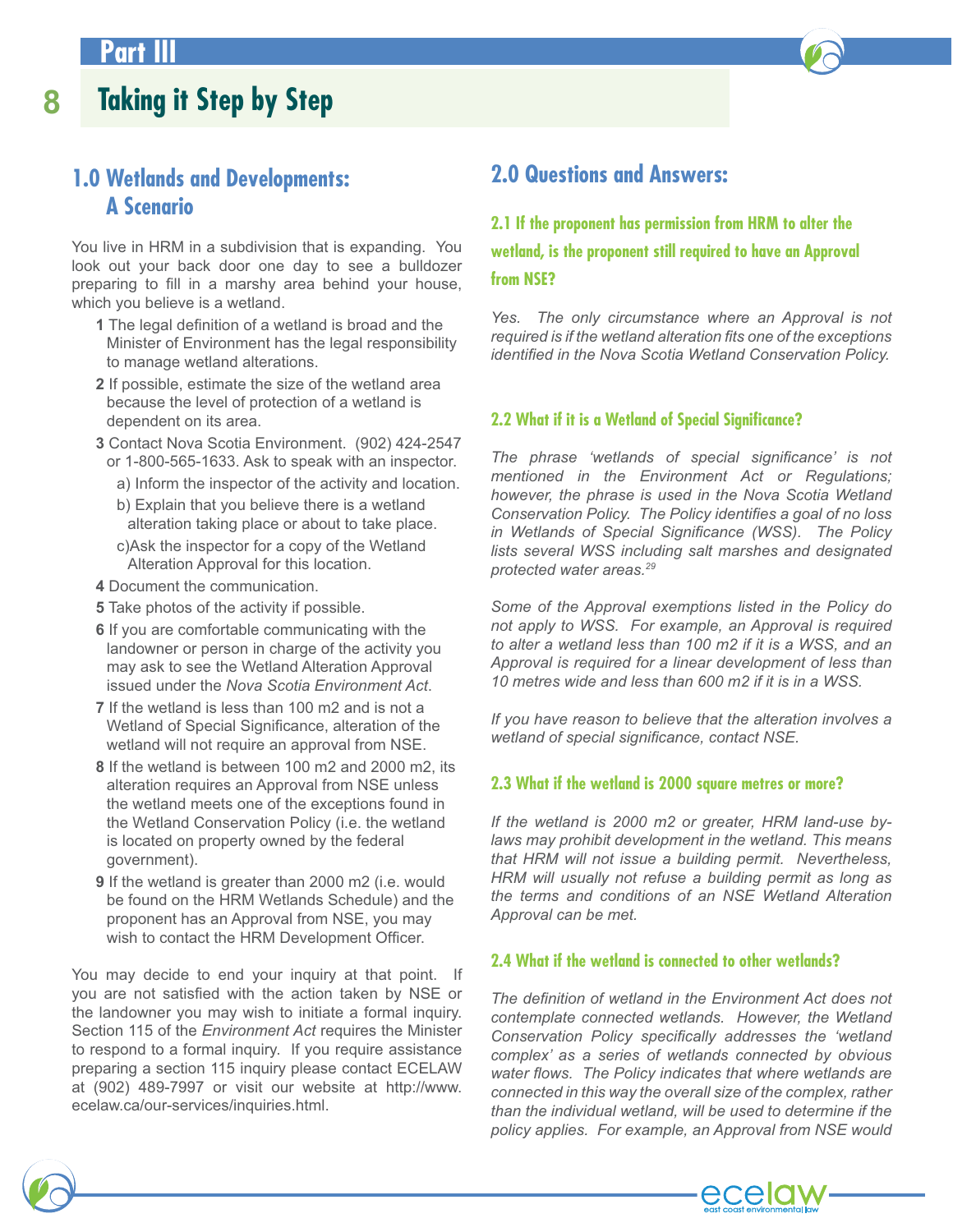*be required to alter a 60 m2 wetland if it is connected to another 60 m2 wetland by a stream.* 

*Currently the HRM Wetlands Schedule does not identify*  wetland complexes. This may result in HRM issuing a building permit in a wetland complex even where NSE *has not issued an Approval. NSE should be contacted to*  determine if the area is a wetland complex and requires *an approval.*





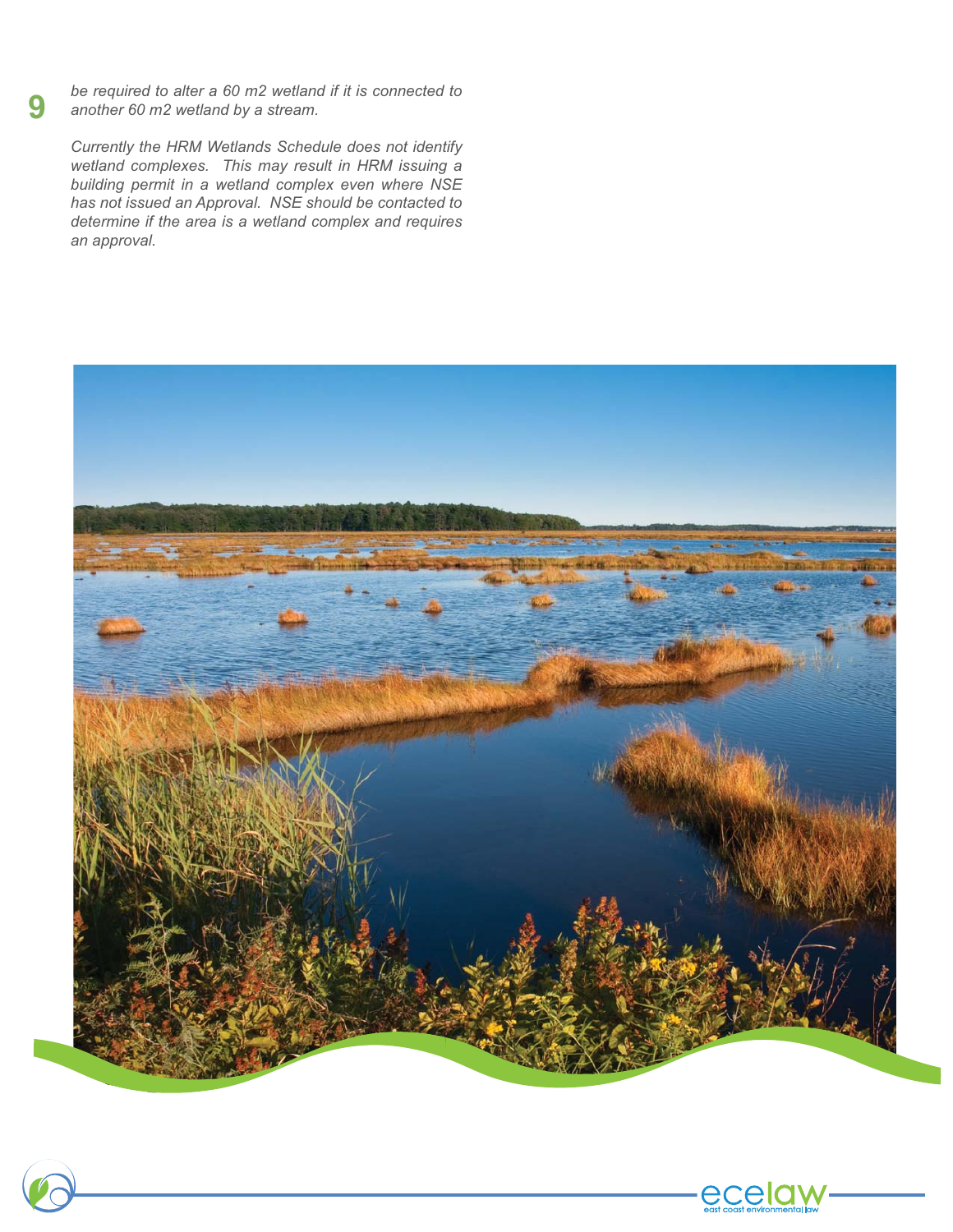# **10 A Brief Comment on Watercourses**

### **1.0 Nova Scotia**

This Guide does not provide detailed information on the protection of watercourses. However, there is a close connection between watercourses and wetlands; for that reason the Guide includes a brief comment on the definition and regulation of watercourses.

Subsection 3(be) of the *Environment Act* watercourse as

… the bed and shore of every river, stream, lake, creek, pond, spring, lagoon or other natural body of water, and the water therein, within the jurisdiction of the Province, whether it contains water or not, and all groundwater.

As mentioned above, the provincial government owns all watercourses in the province. Multiple activities that may alter a watercourse are listed in the *Activities Designation Regulations* and require an Approval from NSE.

The *Environment Act* does not generally require activities to be setback from a watercourse and does not include buffer zones (although these may be conditions of the granting of an Approval). Section 67 of the Act prohibits any person from releasing or permitting the release into the environment of a substance in an amount, concentration or level or at a rate of release that causes or may cause an adverse effect. NSE may use this provision to take enforcement action where a polluting or damaging activity takes place near a watercourse or wetland.

Nova Scotia's Forests Act<sup>30</sup> also contains regulations that influence activities near watercourses.<sup>31</sup> The *Wildlife Habitat and Watercourses Protection Regulations32* require anyone cutting forests to leave strips of forests along watercourses as protection against the detrimental effects of forest loss.<sup>33</sup> Forest provides shade that optimizes water temperature for aquatic life, as well as food by way of insects and detritus for aquatic life. Forest also stabilizes stream banks against erosion, and slows the movement of surface water, reducing the risk of sediment entering watercourses and damaging fish habitat.

Sections 5 to 9 of the WHWP Regulations govern the width and quality of buffer strips of forest left standing next to watercourses following clearcutting. Some of these requirements apply to all watercourses, and some only to watercourses greater than 50 cm in width.

*All watercourses*: Forestry operators must ensure that they do nothing that would result in sediment deposited in a watercourse, and, to the fullest extent possible, retain all understory vegetation and non-commercial trees within 20 metres of a watercourse.

*Watercourses less than 50cm wide*: Forestry operators shall not operate or permit the use of a vehicle for forestry operations within 5 metres of the watercourse (save for the use of watercourse crossings approved by the Department of Environment). No retention of commercial trees is required for watercourses less than 50 cm wide.

*Watercourses greater than 50 cm wide*: Forestry operators shall establish a "special management zone" at least 20 metres wide adjacent to the watercourse. If the slope of the land within 20 metres of the watercourse is greater than 20%, then the zone must be increased by 1 metre in width for every additional 2% of slope, up to a maximum of 60 metres in width.

Within the special management zone, forest operators must not

- operate or permit use of a vehicle for forestry operations within 7 metres of the watercourse (unless crossing a watercourse as approved by Department of Environment);
- reduce basal area of living trees to less than 20m2 per hectare; or
- create an opening in the tree canopy larger than 15 metres at its greatest dimension.

### **2.0 Halifax Regional Municipality**

The Municipal Government Act defines a "watercourse" as "... a lake, river, stream, ocean or other body of water."<sup>34</sup> The MGA provides municipalities with the authority to establish land-use by-laws that regulate or prohibit development within a specified distance of a watercourse. $^{35}$ 

In 2002, HRM had a consultant complete a Water Resource *Management Study*. The Study recommended the adoption of riparian buffers as established by the provincial Department of Natural Resources.<sup>36</sup> The HRM Regional Plan states that setbacks will be used as a general method of riparian buffer protection for the whole of HRM until buffers that meet the specific needs of each watershed can be determined through the watershed studies and implemented through secondary planning processes.

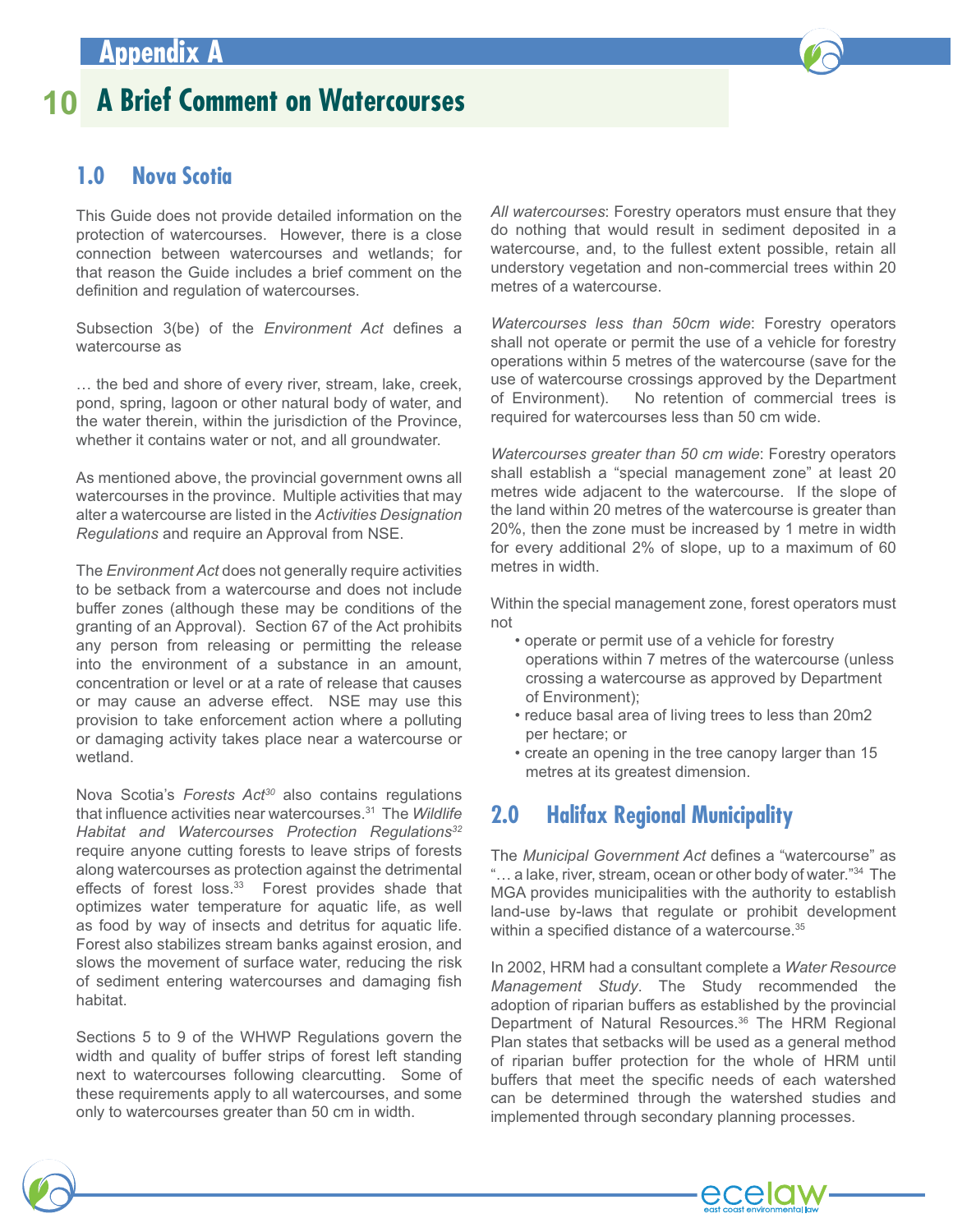Policy E-10 of the Regional Plan states that all applicable land-use by-laws will require a minimum 20 metre wide riparian buffer along all watercourses throughout HRM. The purpose of the buffer is to protect the chemical, physical and biological functions of marine and freshwater resources. $37$  The by-laws will prohibit all development within the riparian buffer with some specific exceptions. $^{38}$ 

#### <u>Land Use By-law for Halifax Mainland</u>

The Land Use By-law for Halifax Mainland, which is similar to many other municipalities, implements Policy E-10 by stating:

14QA(1) Watercourse Setbacks and Buffers

(a) No development permit shall be issued for any development within 20m of the ordinary highwater mark of any watercourse.

(b) Where the average positive slopes within the 20m buffer are greater than 20%, the buffer shall be increased by 1 metre for each additional 2% of slope, to a maximum  $of 60m.$ 

There are several exceptions to the setback and buffer requirements that are listed in the by-law.

### **Appendix B**

**11**

# **Useful Websites and Contact Information**

Nova Scotia Environment http://www.gov.ns.ca/nse/

General Inquiries  $(902)$  424-3600

After Hours Emergency 1-800-565-1633 (24 hours)

Environmental Monitoring and Compliance Regional and District Offices (902) 424-2547

Toll Free 1-877-936-8476

Wetland Alteration Approval Process http://www.gov. ns.ca/nse/wetland/wetland.alteration.asp

Halifax Regional Municipality http://www.halifax.ca

**HRM Citizen Contact Centre** http://www.halifax.ca/311/

311 toll-free from anywhere throughout HRM 1 (800) 835-6428 outside of HRM but within NS

Development Services http://www.halifax.ca/planning/Offices.html

Eastern Region (902) 490-4490 Central Region (902) 869-4375

Western Region (902) 490-5650

Municipal Planning Strategies and Land-use By-Laws http:// www.halifax.ca/planning/map.html

MPS for Halifax Mainland http://www.halifax.ca/planning/documents/Halifax\_MPS.pdf

HRM Land Use By-law for Halifax Mainland (edition 173) http://www.halifax.ca/planning/documents/ HalifaxMainland LUB.pdf

#### **FNGO**

East Coast Environmental Law http://www.ecelaw.ca/our-services/inquiries.html.

Inquiry Line  $(902)$  489-7997

Ecology Action Centre http://www.ecologyaction.ca

(902) 429-2202

Other

US Army Corps of Engineers Wetlands Delineation Manual http://www.wetlands.com/coe/87manp1a.htm